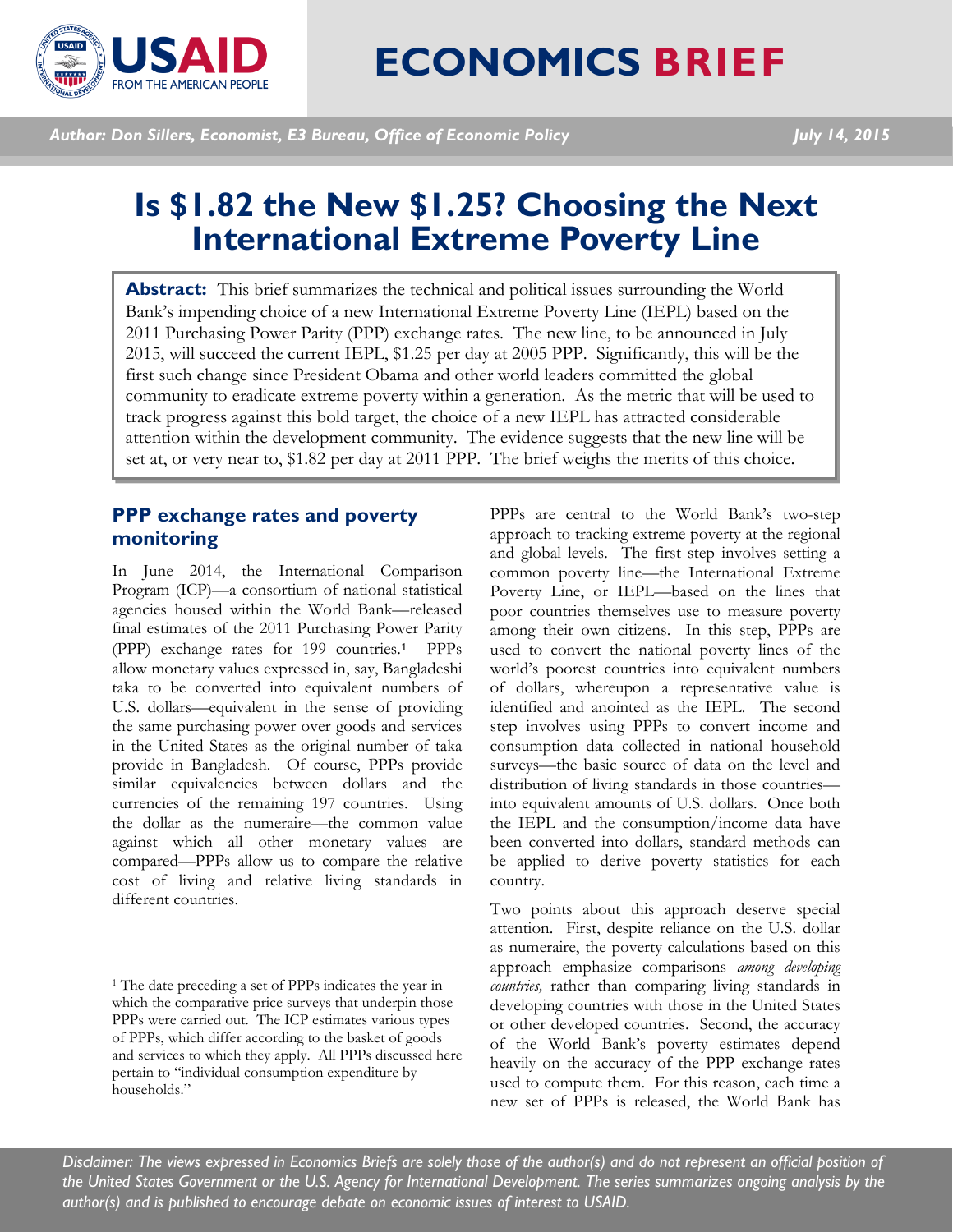used those PPPs to re-convert national household survey data into dollars, compute a new International Extreme Poverty Line, and issue new estimates of the global and regional prevalence of extreme poverty.

#### **Three IEPLs picked by three different methods**

In all of these calculations, the World Bank has adhered to the principle that the IEPL should be anchored in the poverty lines of the poorest countries. However, it has applied this principle in a different manner each time it has set a new IEPL.

The first IEPL was set in conjunction with the 1990 *World Development Report: Poverty*. For this purpose, World Bank researchers compiled a database of 33 national poverty lines, which they converted to U.S. dollar equivalents using 1985 PPPs. Inspection of this dataset revealed that the national poverty lines of six of those 33 countries were very close to \$31 per month, while two others were in the same ballpark (Table 1, columns 1 and 2). For use in the WDR, this value was rounded off to \$370 per year at 1985 PPP—roughly \$1.02 per day. This "dollar-aday line" immediately gained a foothold in international discourse on extreme poverty. Indeed, the World Bank soon rounded off the IEPL to \$30.42 per month—exactly \$1.00 per day apparently to bring the line into full alignment with the dollar-a-day label (Chen and Ravallion 2001).

|  |  |  | Table 1: Countries Considered in Setting Each International Extreme Poverty Line |  |
|--|--|--|----------------------------------------------------------------------------------|--|
|  |  |  |                                                                                  |  |

|                                | 1990:"Dollar-a-Day Line"                           |            |                                          |                         | 2000: \$1.08/day at 1993 PPP 2008: \$1.25/day at 2005 PPP 2015: \$1.82/day at 2011 PPP |                                |                                                 |
|--------------------------------|----------------------------------------------------|------------|------------------------------------------|-------------------------|----------------------------------------------------------------------------------------|--------------------------------|-------------------------------------------------|
| (1)                            | (2)                                                | (3)        | (4)                                      | (5)                     | (6)                                                                                    | (7)                            | (8)                                             |
| <b>Countries</b><br>considered | Poverty line<br>in 1985 PPP\$ Countries<br>/ month | considered | Poverty line in<br>1993 PPP\$ /<br>month | Countries<br>considered | Poverty line in<br>2005 PPP\$ /<br>month                                               | <b>Countries</b><br>considered | <b>Poverty line</b><br>in 2011 PPP\$<br>/ month |
| Kenya                          | \$30.63                                            | China      | \$24.48                                  | Malawi                  | \$26.11                                                                                | Malawi                         | \$40.83                                         |
| Nepal                          | \$30.70                                            | Tanzania   | \$26.07                                  | Mali                    | \$41.89                                                                                | Mali                           | \$65.44                                         |
| Tanzania                       | \$30.96                                            | Zambia     | \$26.81                                  | Ethiopia                | \$41.04                                                                                | Ethiopia                       | \$61.60                                         |
| Bangladesh                     | \$31.00                                            | India      | \$26.97                                  | Sierra Leone            | \$51.54                                                                                | Sierra Leone                   | \$82.93                                         |
| Indonesia                      | \$31.25                                            | Indonesia  | \$32.03                                  | Niger                   | \$33.35                                                                                | Niger                          | \$45.27                                         |
| Morocco                        | \$31.33                                            | Thailand   | \$33.45                                  | Uganda                  | \$38.51                                                                                | Uganda                         | \$53.84                                         |
| Philippines                    | \$32.25                                            | Nepal      | \$33.60                                  | Gambia                  | \$44.92                                                                                | Gambia                         | \$55.42                                         |
| Pakistan                       | \$34.25                                            | Bangladesh | \$36.23                                  | Rwanda                  | \$30.17                                                                                | Rwanda                         | \$47.28                                         |
|                                |                                                    | Tunisia    | \$38.29                                  | Guinea-Bissau           | \$45.96                                                                                | Guinea-Bissau                  | \$65.60                                         |
|                                |                                                    | Pakistan   | \$45.61                                  | Tanzania                | \$19.20                                                                                | Tanzania                       | \$26.84                                         |
|                                |                                                    |            |                                          | Tajikistan              | \$58.83                                                                                | Tajikistan                     | \$96.68                                         |
|                                |                                                    |            |                                          | Mozambique              | \$29.54                                                                                | Mozambique                     | \$38.33                                         |
|                                |                                                    |            |                                          | Chad                    | \$26.60                                                                                | Chad                           | \$38.46                                         |
|                                |                                                    |            |                                          | Nepal                   | \$26.43                                                                                | Nepal                          | \$46.16                                         |
|                                |                                                    |            |                                          | Ghana                   | \$55.65                                                                                | Ghana                          | \$64.85                                         |
| Selection<br>Method            | Inspection                                         |            | Median                                   |                         | Unweighted<br>mean                                                                     |                                | Unweighted<br>mean                              |

Sources: Columns (1)-(4) from Reddy and Pogge (2005); columns (5) and (6) calculated by the author using data from Ravallion, Chen, and Sangraula (2008); columns (7) and (8) from Jolliffe and Prydz (2015b).

The World Bank set the second IEPL in 2000, again in conjunction with a *World Development Report* focused on poverty. This time around, the World Bank researchers continued to rely on the same set of 33 national poverty lines they had used to set the dollar-a-day line—the only difference being that these poverty lines were converted into U.S. dollars

using 1993 PPP exchange rates rather than the 1985 PPPs. Meanwhile, instead of relying on pure inspection as in 1990, this time the researchers set the IEPL at the median of the 10 lowest national poverty lines among the 33 in the database (Table 1, columns 3 and 4). This value—\$32.74 per month or \$1.08 per day at 1993 PPP—inherited the "dollar-a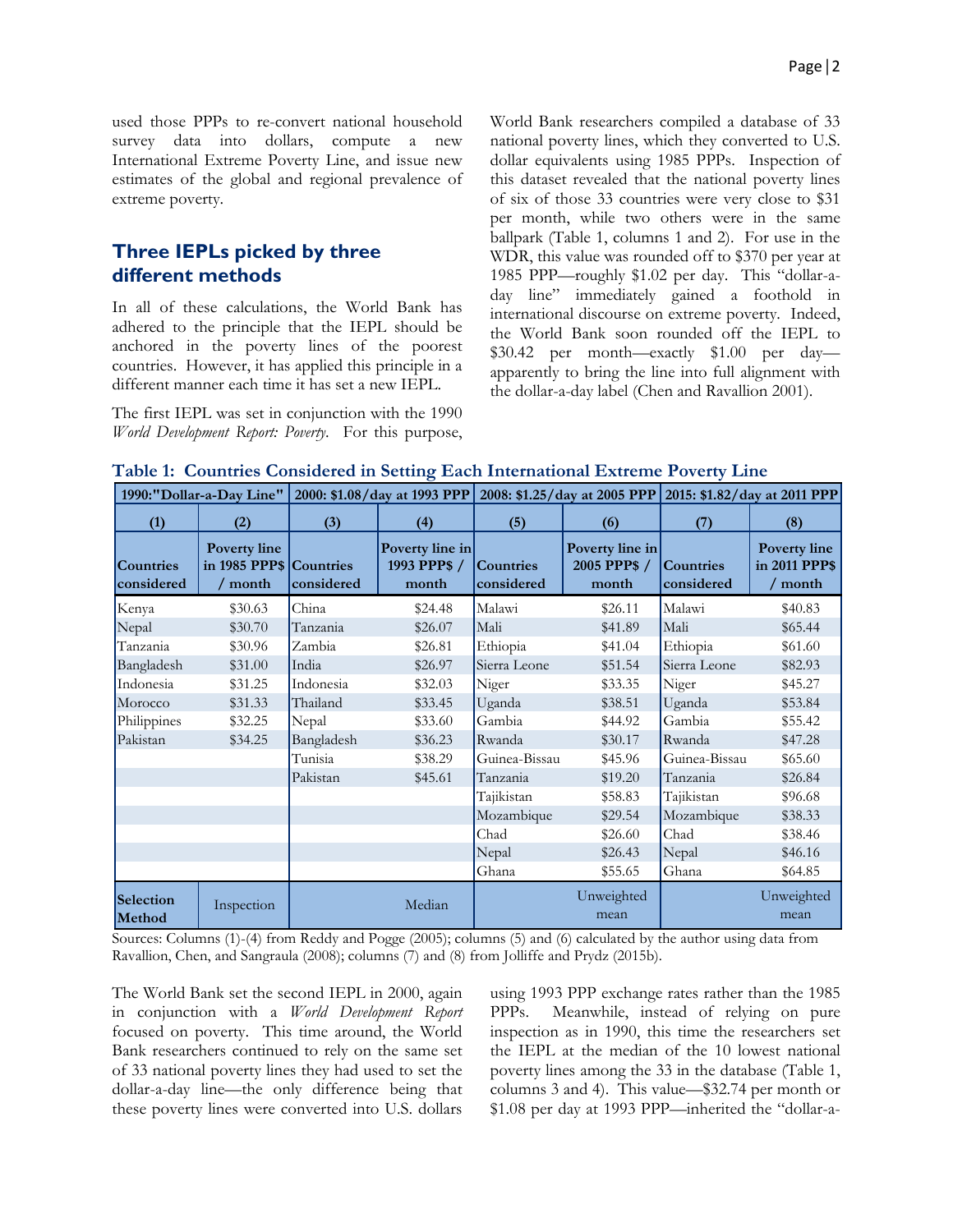day line" label (Chen and Ravallion 2001). More importantly for our purposes, the two poverty lines and their associated sets of PPPs implied quite similar total numbers of people living in extreme poverty in 1993: 1,350 million when measured against the \$1.00/day line at 1985 PPP, versus 1,304 million when measured against the \$1.08/day line at 1993 PPP—a reduction of 3.4 percent. The most noticeable difference was a shift in the regional poverty headcount ratios, which fell sharply in Latin America and the Caribbean and rose in Sub-Saharan Africa (Deaton 2010).

The transition to the third IEPL could not have been more different. The World Bank researchers set the new IEPL at \$1.25/day (\$37.98/month) at the new 2005 PPP exchange rates. They announced that when measured against the new IEPL, the

global extreme poverty headcount for 2005 was 48 percent higher than when measured against the old IEPL: 1,374 million versus 931 million (Table 2, columns 1 vs. 2). They offered a simple explanation for this enormous difference: that the developing world was much poorer than had previously been recognized. According to this explanation, the new and improved methods used to gather comparative price data and compile them into the 2005 PPPs had revealed that the cost of living in most developing countries was much higher, and their living standards therefore much lower, than the PPPs from 1993 and earlier had suggested (Chen and Ravallion, 2008). If so, it was only natural that the new PPPs should produce a major increase in the measured rate of extreme poverty.

**Table 2: Estimated Numbers of Extreme Poor at Different International Extreme Poverty Lines**

|                                 | (1)        | (2)               | (3)            | (4)          | (5)          | (6)          | (7)          | (8)          |
|---------------------------------|------------|-------------------|----------------|--------------|--------------|--------------|--------------|--------------|
| <b>Year of Poverty Estimate</b> | 2005       | 2005              | 2011           | 2011         | 2011         | 2011         | 2011         | 2011         |
| <b>Poverty Line</b>             | \$1.08     | \$1.25            | \$1.25         | \$1.78       | \$1.82       | \$1.82       | \$1.92       | \$1.92       |
| Year of PPP                     | 1993       | <i>2005</i>       | <i>2005</i>    | <i>2011</i>  | <i>2011</i>  | <i>2011</i>  | <i>2011</i>  | 2011         |
|                                 |            |                   |                | <b>USAID</b> |              |              |              |              |
| <b>Source of Estimate</b>       | World Bank | <b>World Bank</b> | World Bank     | Continuous   | Jolliffe and |              | Jolliffe and |              |
|                                 | PovCalNet  | <b>PovCalNet</b>  | PovCalNet      | Headcount    | Prydz        | <b>USAID</b> | Prydz        | <b>USAID</b> |
| East Asia & Pacific             |            | 324               | 161            | 263          | 261          | 275          | 293          | 308          |
| of which China                  |            | 206               | 84             | 194          |              | 199          |              | 223          |
| Eastern Europe & Central        |            |                   |                |              |              |              |              |              |
| Asia                            |            | 6                 | $\overline{c}$ | 3            | 2            | 3            | 3            | 4            |
| Latin America & Caribbean       |            | 40                | 28             | 27           | 33           | 28           | 37           | 30           |
| Middle East & North Africa      |            | $\Omega$          | 6              | 3            | 2            | 4            | 3            | 4            |
| South Asia                      |            | 596               | 399            | 331          | 347          | 352          | 407          | 409          |
| of which India                  |            | 457               | 301            | 287          |              | 304          |              | 350          |
| Sub-Saharan Africa              |            | 398               | 415            | 384          | 392          | 393          | 416          | 417          |
| Developing World                | 931        | 1,373             | 1,011          | 1,011        | 1,038        | 1,055        | 1,158        | 1,172        |
| $($ % in Extreme Poverty)       | $(16.8\%)$ | $(24.8\%)$        | $(17.0\%)$     | $(17.0\%)$   | $(17.4\%)$   | $(17.7\%)$   | $(19.5\%)$   | $(19.7\%)$   |

Sources: Columns labeled "PovCalNet" from the World Bank's PovCalNet online tool,

[http://iresearch.worldbank.org/PovcalNet/index.htm?0;](http://iresearch.worldbank.org/PovcalNet/index.htm?0) columns labeled "USAID" calculated by the author using USAID's PovCalNet emulator; columns labeled "Joliffe and Prydz" from their May 2015 working paper.

### **Another take on 2005: embracing a higher poverty line**

Subsequent analysis has not been kind to this interpretation. True, the 2005 PPPs implied that most developing countries were poorer than previously recognized—*but only in relation to the industrialized countries*. But as emphasized above, this finding is quite tangential to the prevalence of extreme poverty as measured using the World Bank's approach, in which poverty calculations focus on comparisons *among* developing countries.

Under that approach, the global poverty rate depends on the relationship between (1) household consumption or income in developing countries in general, especially larger countries, and (2) the poverty lines prevailing in the poorest among those countries. Any dramatic change in this relationship demands careful explanation—with due attention to changes in the measurement approach that produced the numbers.

And a close look at the details of the World Bank's approach to setting the IEPL makes it clear that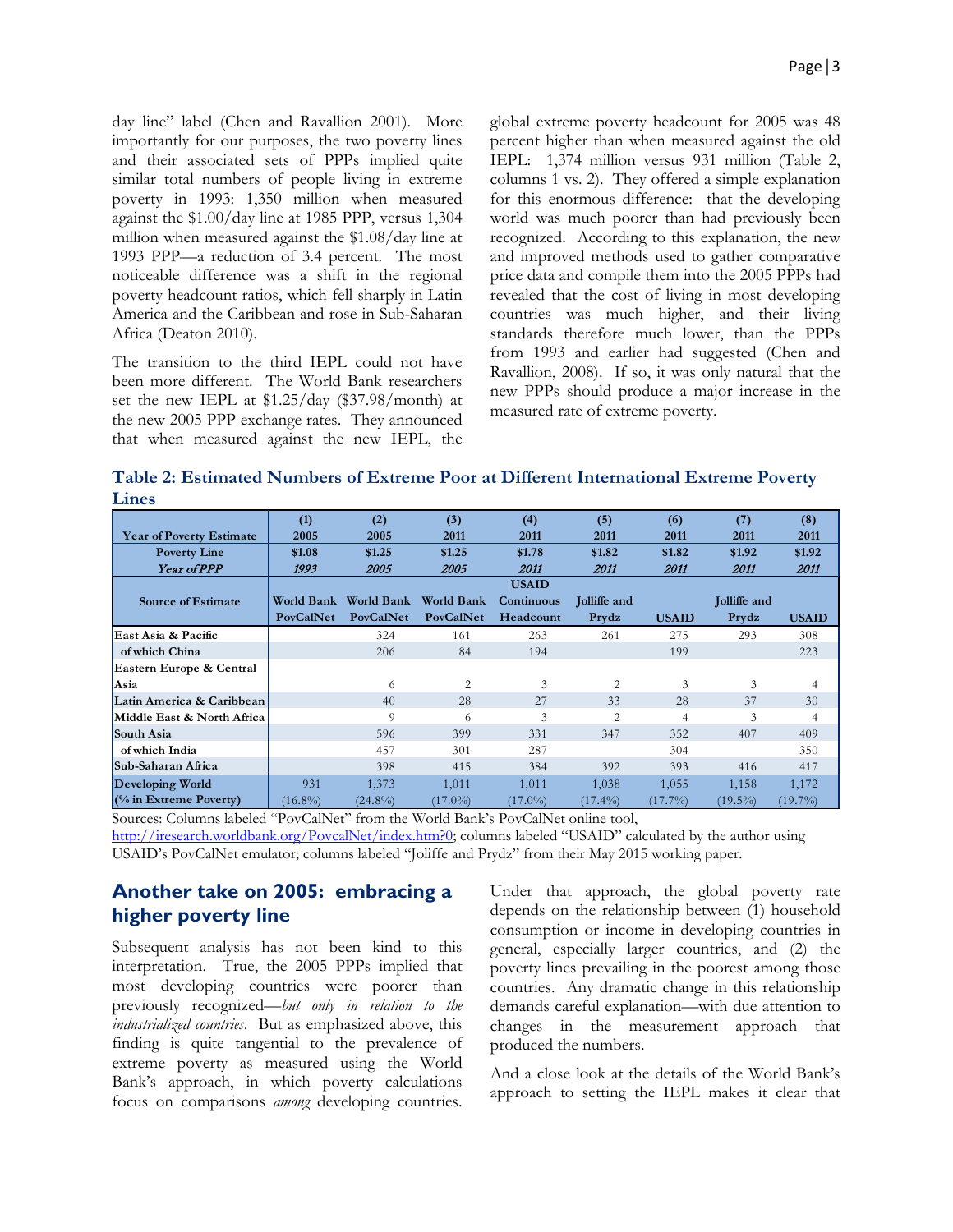almost all of that jaw-dropping increase in measured poverty in 2005 resulted from the adoption of a much higher IEPL than had been used in the past. This increase in turn resulted from the adoption of new methods for picking the IEPL. In particular, in 2008 the World Bank's researchers adopted a much more thorough approach to selecting an IEPL based on the 2005 PPPs than they had previously used. They began by compiling an expanded database of 88 national poverty lines, and carefully updated each country's line to its most recent known value. Next, they used recent data on per capita expenditures (PCE) in 2005 PPP to shift the focus from the countries with the *lowest national poverty lines* to the national poverty lines of the *poorest countries*. They decided to calculate the IEPL as a simple average of the poverty lines of the 15 poorest countries—those with monthly PCE of \$60 or less at 2005 PPP (Ravallion, Chen, and Sangraula, 2008).

Taken together, these methodological changes virtually guaranteed that the new IEPL would be very different from the previous one. First, shifting to a much larger database of countries, and adopting new criteria for selecting among those countries, produced an almost complete lack of overlap between the countries whose poverty lines were considered in the previous rounds and those considered in 2008: only two (Nepal and Tanzania) appeared on both lists (Table 1, columns 3 vs. 5). Second, the new set of 15 countries appeared to set their poverty lines very differently from the 10 countries they replaced. Among the original group, the monthly poverty line averaged 37 percent of monthly per capita expenditures in 2005 (mean and median). In sharp contrast, the 15 countries considered in 2008 tended to set their poverty lines at a much higher proportion of average living standards, with a mean of 92 percent and a median of 96 percent of 2005 PCE. Had the World Bank applied the same approach in 2008 that it used in 2000—setting the IEPL at the median among the poverty lines of the same set of 10 countries—the IEPL would have been set at \$32.05 per month, or \$1.05/day at 2005 PPP. Instead, under the new approach the IEPL shot up to \$37.98 per month (\$1.25/day at 2005 PPP), 19 percent higher than would have been the case with the previous approach.

impact of this change can be easily verified by querying the World Bank's PovCalNet online poverty calculator: at the \$1.05/day IEPL that would have emerged had the World Bank stuck with its previous method, PovCalNet estimates the total number of extreme poor in 2005 at 971 million only 4 percent more than the 931 million estimated when using the previous IEPL. The remaining 44 percentage points of that 48-percent increase in the global extreme poverty headcount for 2005—from 971 million to 1,374 million—directly reflected the shift to a much higher IEPL—and indir[ec](#page-3-0)tly, the change in the method used to set the IEPL.<sup>2</sup>

Fortunately, the practical impact of that change was limited by the fact that in 2008, the global community was still pursuing a poverty target expressed in *relative* terms—cutting the global prevalence of extreme poverty *in half* between 1990 and 2015 (Millennium Development Goals Target 1a). Although the shift to a much higher IEPL boosted the measured prevalence of extreme poverty in 2005 by nearly half, that same shift simultaneously boosted poverty estimates for all previous years to a roughly similar degree, leaving the rate of progress toward the global poverty target largely unchanged.

# **The current challenge: new PPPs and a new poverty goal**

The enormous jump in measured extreme poverty that arose with the IEPL update remains fresh in the minds of those making decisions about the next update—choosing an IEPL based on the 2011 PPPs. The political context, meanwhile, has elevated the stakes. So long as the international community was pursuing a poverty target stated in

 $\overline{\phantom{a}}$ 

<span id="page-3-0"></span>Not surprisingly, adopting a much higher IEPL produced a much higher estimate of the prevalence of extreme poverty in 2005 (Deaton, 2010). The

<sup>2</sup> It should be stressed that the \$1.25/day line, and the method used to set it, are entirely defensible and consistent with the underlying principle of anchoring the IEPL on the poverty lines of the poorest countries. Rather, the point is that in seeking to explain a surprisingly large measured change ("You're 2.54 times as tall as you were yesterday!"), it is important to consider the role of changes in the measurement technology ("dressmaker's tape vs. laser-calibrated micrometer") and changes in the measurement standard itself ("inches versus centimeters") before concluding that the facts on the ground must have changed.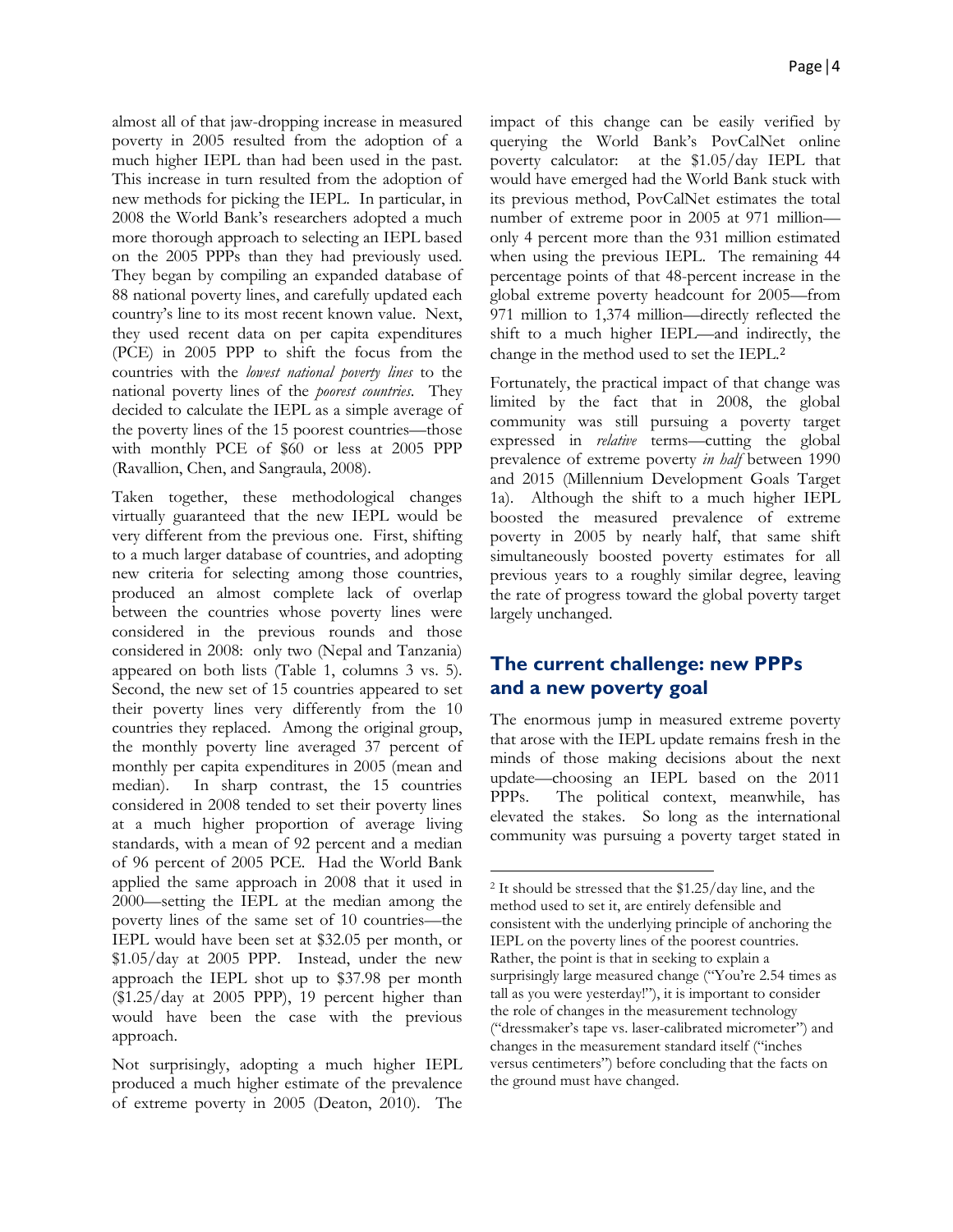relative terms like MDG Target 1a, even large changes in measured poverty like that announced in 2008 could be accommodated relatively painlessly. In contrast, when President Obama committed the United States to help "eradicate extreme poverty in a generation," and other world leaders and international organizations made similar commitments, the global focus shifted from a *relative* target to an *absolute* target, often stated as "cutting the global prevalence of extreme poverty to 3 percent or less by 2030." Those bold commitments have given the *level* of measured extreme poverty a much greater degree of political salience than it had under the MDGs. In particular, the governments and organizations that made those commitments have become vulnerable to large changes in the measured prevalence of extreme poverty resulting from the adoption of new PPPs and new poverty lines. Moreover, those vulnerabilities apply regardless of the direction of the announced change in global poverty rates. On the one hand, another sharp uptick in the measured global poverty headcount could easily place the 3-percent target completely out of reach. But on the other hand, announcing a dramatic *reduction* in the measured prevalence of global poverty could provoke public cynicism toward the whole effort—making it appear that the numbers were somehow being cooked to make the target easier to reach.

A further complication is that the 2011 PPP exchange rates differ just as dramatically from the 2005 PPPs as the latter differed from the 1993 versions. These differences partly reflect further improvements in the methods used to gather and interpret country price data (Inklaar and Rao, 2014). In fact, the 2011 PPPs largely unwind the previous changes, implying that in most developing countries, the cost of living is much lower, and therefore real living standards much higher, than the 2005 PPPs had led us to believe. But again, those generalizations are only meaningful in comparing living standards in developing countries to those in developed countries. From the standpoint of monitoring extreme poverty in the developing countries, those large changes in PPPs highlight the challenge of setting the new IEPL in a way that remains consistent with the concept of "extreme poverty" that underpinned the commitments of President Obama and other world leaders to end that condition. And in confronting this challenge, it is important to remember that several further

rounds of PPPs will be released between now and 2030. Ideally, whatever method is chosen to set an IEPL based on the 2011 PPPs should remain equally applicable to these further updates.

This author has suggested one simple method for resetting the IEPL in the transition from one set of PPPs to another—a method that would, by design, eliminate *all* transitional jumps in the global poverty rate. This "continuous headcount" approach would set each new IEPL at a level that, alongside the new PPPs, leaves the estimated global poverty headcount in a particular transition year the same as with the outgoing IEPL and PPPs. The intuition behind this approach is that because shifting from one IEPL and set of PPPs to another has no impact on people's actual living standards, the global poverty headcount should remain similarly unchanged. USAID staff calculations estimate that the "continuous headcount" successor to the \$1.25/day line would be \$1.78 per day at 2011 PPP. This approach would leave the world neither closer to, nor farther away from, the 3-percent extreme poverty target for 2030 than it was under the old poverty line. However, the prevalence of extreme poverty in particular countries and regions would still change—in many cases by a lot (Table 2, columns 3 vs. 4). The major downside to this approach is that at each transition from one set of PPPs to another, the global poverty headcount is set at a level based entirely on the outgoing set of PPPs; the new PPPs can only affect the country and regional pattern within that total. This is problematic because each new round of PPPs embodies a combination of new information and improved methodology that may revise previous understandings about relative living standards among developing countries.

### **Is \$1.82 the new \$1.25?**

A recent working paper by World Bank economists Dean Jolliffe and Espen Beer Prydz (2015b) makes a detailed case for adopting a different approach to setting a new IEPL based on the 2011 PPPs. This approach involves (a) starting with the original set of 15 national poverty lines used to set the \$1.25/day line; (b) converting each into U.S. dollars at 2011 prices and 2011 PPP exchange rates; and (c) taking the average (Table 1, columns 7 and 8). In making the case for this approach, Jolliffe and Prydz emphasize the same concern with public perceptions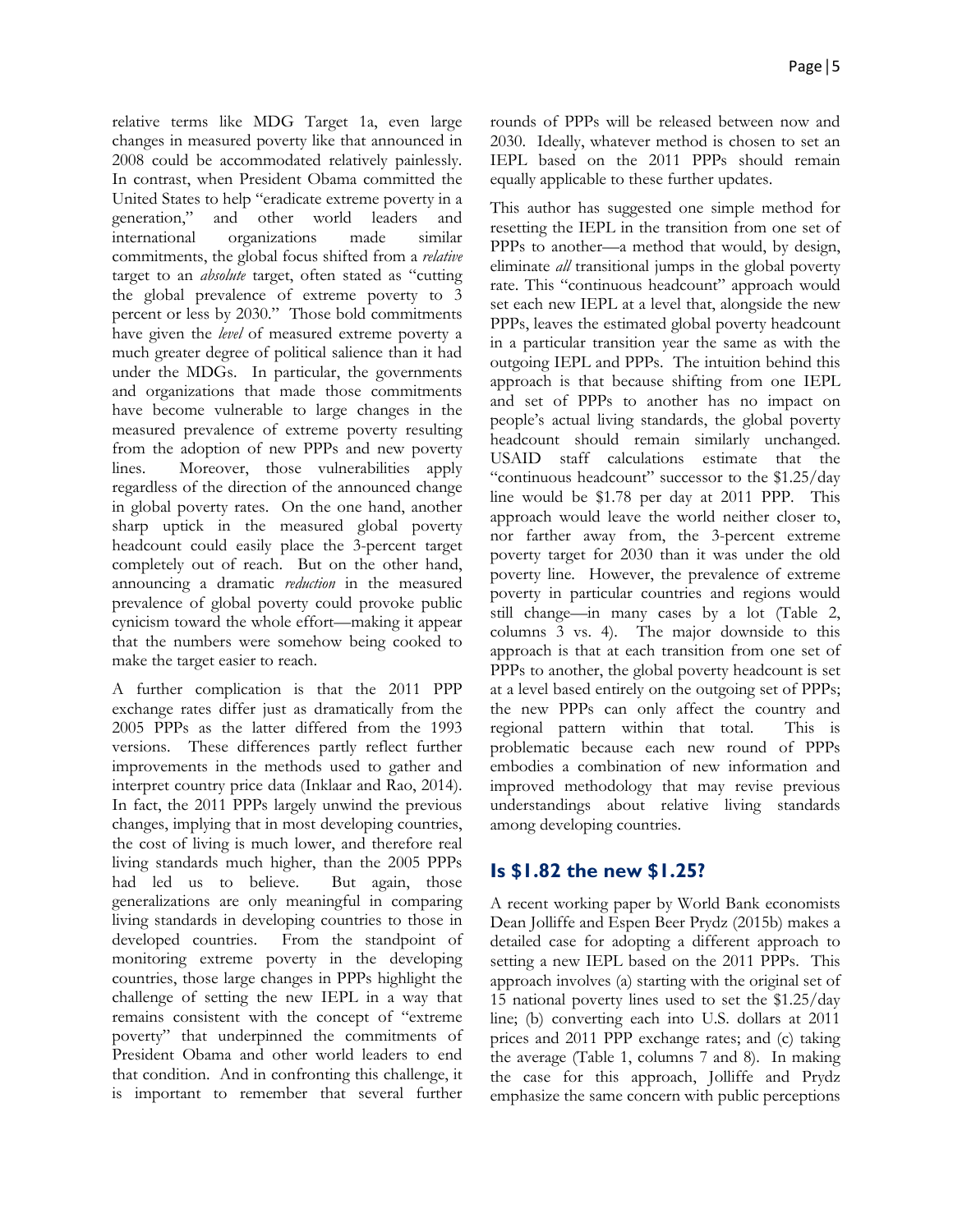of legitimacy that USAID invoked in support of the "continuous headcount" approach. They also point to the relatively small resulting change in the global poverty headcount as one of its major virtues. Nevertheless, their basic normative argument in favor of this approach is that it comes as close as one reasonably can to maintaining the real value of the \$1.25/day line, the International Extreme Poverty Line in place at the time global leaders committed their countries to eradicating extreme poverty within a generation, while still taking into account the new information contained in the 2011 PPPs. This approach may indeed offer the best way to monitor progress toward an absolute poverty target calibrated against a particular IEPL, and to maintain that calibr[ati](#page-5-0)on through transitions from one IEPL to another.<sup>3</sup>

Jolliffe and Prydz calculate that after converting the 15 original national poverty lines into 2011 PPP dollars, the resulting average would be \$1.82 per day in 2011 prices. They estimate that applying this IEPL would increase the total number of extreme poor in 2011 by 28 million, a 2.8 percent increase over the 1.01 billion estimated to be living below the \$1.25/day line. USAID staff estimates conclude that the actual increase would be a bit higher closer to 48 million (4.7 percent). Nevertheless, this change is far smaller than the 48-percent increase seen in 2008, and thus comes close to the "continuous headcount" approach in terms of avoiding a large "hiccup" in the global prevalence of extreme poverty. The World Bank's public release of Jolliffe and Prydz's proposal as a "policy research working paper" a few weeks before it plans to announce the new IEPL suggests that the new International Extreme Poverty Line will be set at, or very close to, \$1.82 per person per day at 2011 PPP.

Regardless of the level at which the new IEPL is set—and the resulting global headcount—the 2011 PPPs imply a markedly different regional pattern of measured extreme poverty than did the 2005 PPPs.

 $\overline{\phantom{a}}$ 

These differences can be seen by comparing columns 3 and 4 in Table 2, which have the same total number of extreme poor; Figure 1 offers a different perspective. The number of extreme poor in East Asia increases by more than half, almost entirely due to a large increase in measured extreme poverty in rural China; poverty in the remainder of East Asia falls by one-third. Meanwhile, South Asia and Sub-Saharan Africa both experience large reductions in measured extreme poverty. Large proportional changes are seen in other regions, but the absolute numbers of extreme poor in those regions remain small in global perspective. To the extent that recent rates of economic growth and poverty reduction continue into the future, these regional shifts could prove helpful in accelerating the global pace of reduction in extreme poverty, at least in the medium term. In particular, the region with the biggest PPP-linked increase in extreme poverty numbers—rural China—could experience accelerated progress in reducing extreme poverty if China follows through on its announced relaxation of barriers to rural-urban migration.

#### **Assessment**

Adopting the Jolliffe-Prydz approach would address the immediate concerns over a possible jump (or dip) in the measured prevalence of extreme poverty. The authors project that reaching the 3-percent extreme poverty target by 2030 will be quite difficult if progress is to be measured against a \$1.82/day line based on 2011 PPPs—just as it was when measured against the \$1.25/day line based on 2005 PPPs. In that sense, their approach avoids creating the appearance that the poverty line is being manipulated to make the extreme poverty target easier to reach.

The main weakness of the proposed approach clearly recognized by the authors—lies in the narrow base of countries whose poverty lines are averaged to set the IEPL—and in the particular countries included in that base. Because the IEPL rests on information from only 15 countries, it remains vulnerable to "small sample" problems—especially

<span id="page-5-0"></span><sup>3</sup> Readers will note the contrast between this approach and that taken by previous World Bank researchers in setting the IEPL: whereas the latter applied changing methods to anchor the IEPL in the national poverty lines currently applied by the poorest countries, Jolliffe and Prydz's approach explicitly and permanently anchors the IEPL in the poverty lines those countries used at a particular point in time.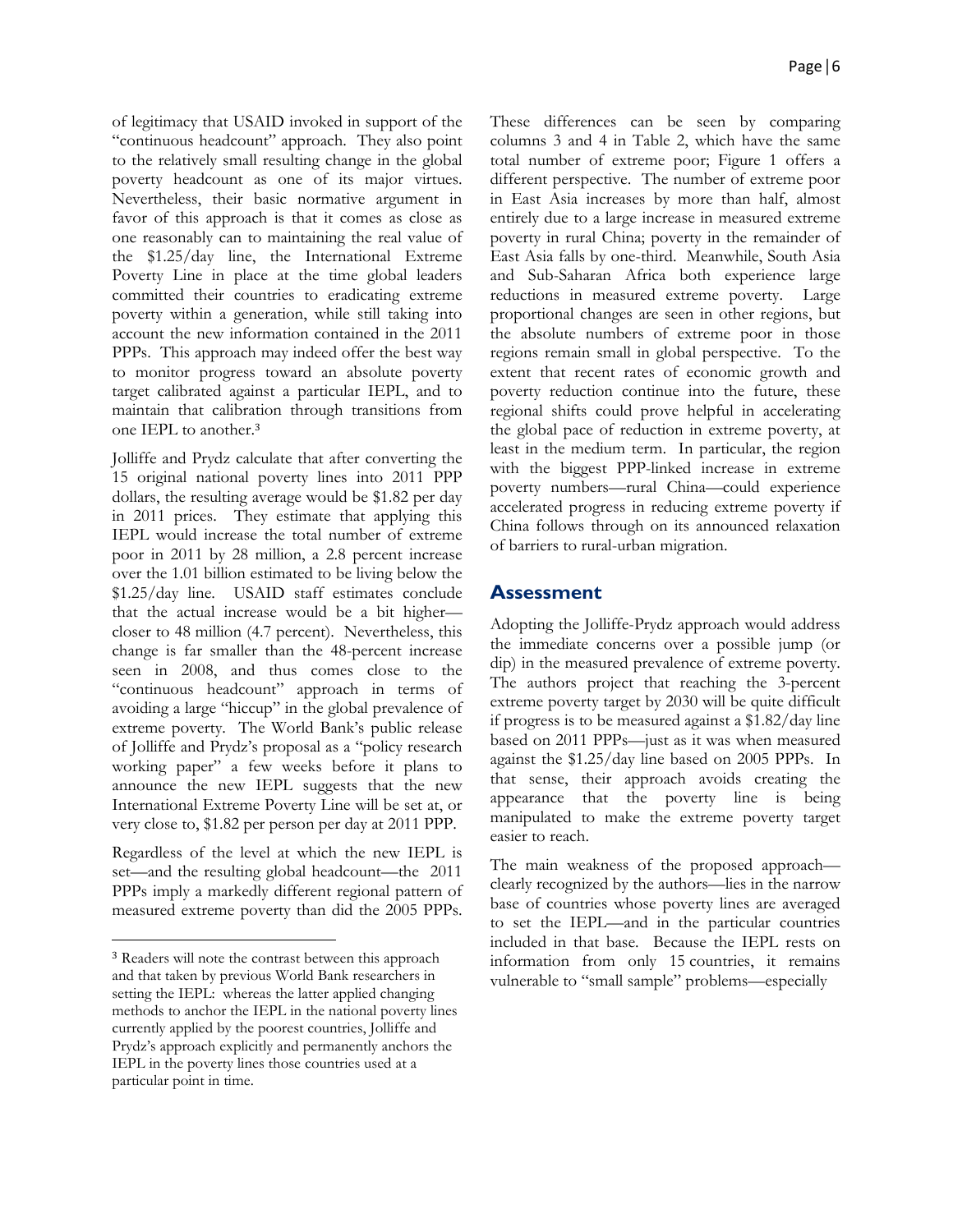

**Figure 1: Impact of Switching from 2005 PPPs to 2011 PPPs on Regional Shares of Total Number of People in Extreme Poverty, 2011**

Source: Table 2, columns 3 and 4.

economic fluctuations in any of those countries that happen to coincide with a PPP survey year. Moreover, several of those countries have had trouble producing reliable estimates of even the basic economic indicators required to update the IEPL. In particular, for three of those 15 countries, the change in the consumer price index between 1993 and 2005 reported in the World Development Indicators differed dramatically from that used in PovCalNet, by margins ranging from 28 to 75 percent. That difference was enough to change Jolliffe and Prydz's calculated IEPL from \$1.70/day in the first draft of their paper, which relied on the WDI, to \$1.82/day in their second draft, where they embraced the PovCalNet numbers in the name of greater internal consistency. The authors are quite candid in highlighting this sensitivity to conditions in a small number of very poor countries, some of which have experienced major political upheavals in recent years. As an alternative, they suggest computing the IEPL as an average of the poverty lines of a much larger number of developing countries. The resulting average of \$1.92/day would increase the number people in extreme poverty by more than 16 percent compared with the 1.01 billion living on less than \$1.25/day. Adopting that change would make it significantly more difficult to fulfill global commitments to eradicate extreme poverty by 2030 (Table 2, columns 7 and 8).

With the benefit of hindsight, it would have been helpful to have had a serious debate about the best way to track global poverty trends *before* the global community embraced a specific poverty target to succeed MDG Target 1a. Before the new target was set, ideas like Jolliffe and Prydz's broader average might have been assessed on their own merits. So might other suggested approaches—such as Deaton's (2010) suggestion to set the IEPL at \$1.00 U.S. dollar per day at 2005 PPP, updated only for changes in U.S. consumer prices; or Pritchett's (2014) proposal to create a ladder of international poverty lines, each rung of which would become increasingly relevant to a given country as it develops, and then fade again as it develops further—each aimed at correcting more fundamental shortcomings of the current framework for monitoring trends in global poverty. Having settled on an appropriate way to track global poverty reduction, the global community could then have set a poverty target that properly balanced ambition and feasibility.

As matters stand, however, the problem at hand is much narrower: how best to track progress against a target already set in stone by high-level political commitments to "eradicate extreme poverty in a generation," commitments strongly tied to the specific measure of "extreme poverty" in place at the time they were made. The Jolliffe-Prydz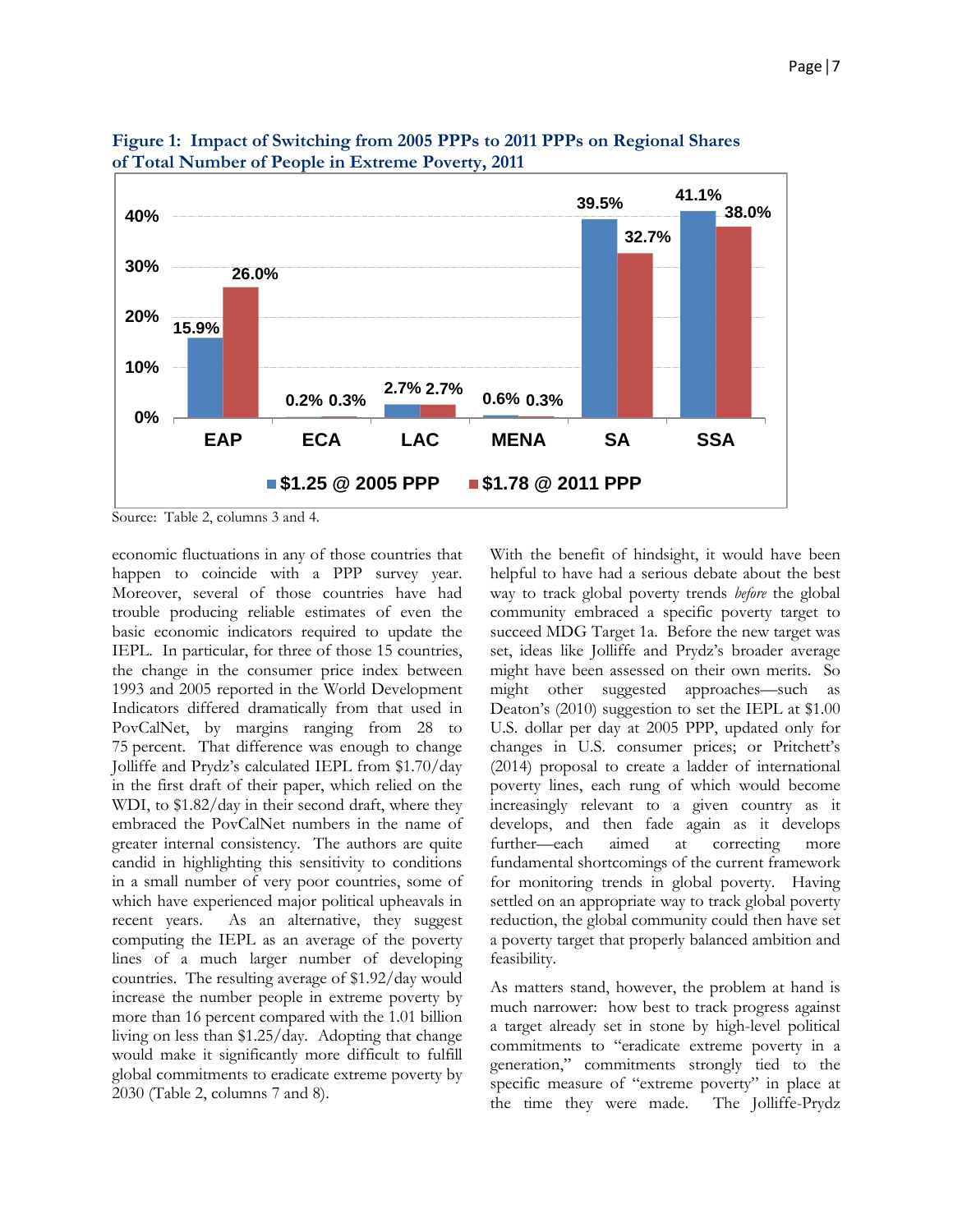approach appears to be the simplest and most plausible short-run solution to that problem, and is thus highly likely to be used in setting the next International Extreme Poverty Line. The World Bank has meanwhile established a technical commission that will be meeting over the coming months to examine the full set of methodological issues involved in monitoring progress towards eliminating extreme poverty.[4](#page-7-0)

#### **Appendix: data and methods**

Data sources are as documented in the text and tables. In collaboration with Nick Lea of the UK's Department of International Development (DFID), I have developed an Excel-based poverty calculation tool that uses data from the World Bank's PovCalNet online tool to calculate national, regional and global headcounts at user-defined poverty lines, and to project these poverty estimates into the future assuming distribution-neutral growth at different rates. I used this tool to calculate columns (4), (6), and (8) in Table 2 and the results in Figure 1. This tool is available to researchers and other stakeholders on request at the email address below.

#### **Acknowledgements:**

The author gratefully acknowledges helpful comments from Michael J. Crosswell and Stephen A. O'Connell. All errors are the sole responsibility of the author. Comments are welcome at dsillers@usaid.gov.

<span id="page-7-0"></span><sup>&</sup>lt;sup>4</sup> For more details, se[e Commission on Global Poverty](http://www.worldbank.org/en/programs/commission-on-global-poverty)